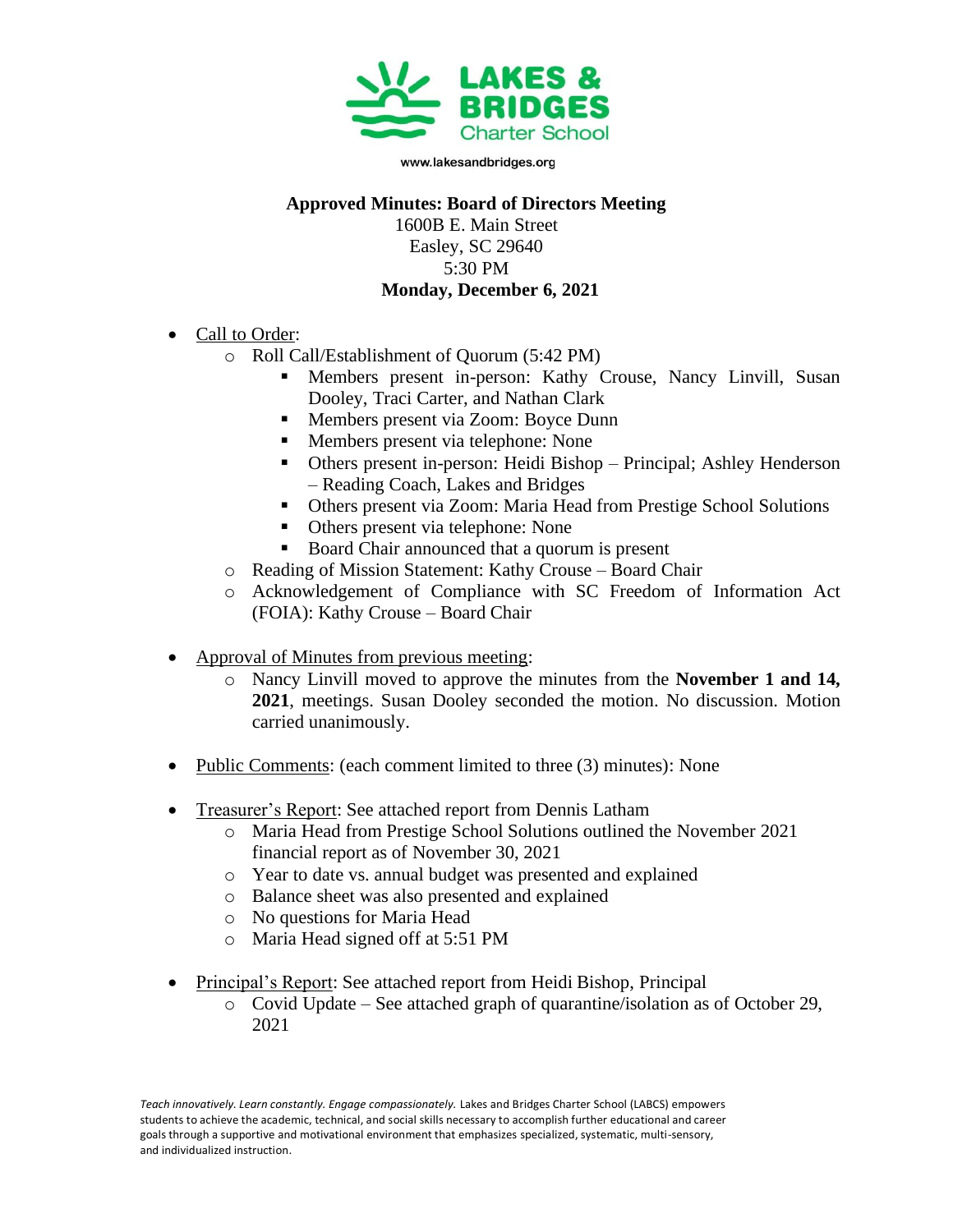

## www.lakesandbridges.org

- $\circ$  Enrollment Numbers 195 as of today; working to bring in more students to a target number of 200 (acceptance letters being sent to students on the waiting list, follow-up phone calls, etc.)
- o Book fair raised approximately \$1,300.00
- o Community Outreach Activities
	- DHEC hosted a Town Hall meeting for LABCS and two other charter schools regarding information about COVID (this was held on December 2, 2021)
- o Curriculum Update (Ashley Henderson): See attached curriculum overview
	- **•** Presentation by Ashley Henderson
- Chairperson's Report: See attached report from Kathy Crouse
	- o Action needed: 2021-22 Board Goals Approval
		- To review overall administrative structure of the school including an audit of current job descriptions and applicable succession plans
		- To work with the principal and staff to develop methodology for review of testing data as stated in the LABCS Charter (p. 64-67)
		- To evaluate feasibility of purchasing the building and property
		- Nancy Linvill moved to approve the board goals as stated above. Traci Carter seconded. No discussion. Motion carried unanimously.
	- o Status Update: Approval of Charter Modifications was obtained (Removal of Kindergarten and Enrollment numbers) on 11/19/2021
		- Thus, Kindergarten has been removed from our charter
	- o Heidi Bishop and Kathy Crouse attended the SC Charter School Alliance meeting (two days)
	- o Open Discussion: utilizing third party to review school's brand
- Committee Reports:
	- o *Board Election/Nomination Committee* (Nathan Clark and Kathy Crouse, Co-Chairs)
		- Five open seats
		- Working with Kevin Mason as SC Charter School Alliance
		- Nominations open in early January; election at end of January
	- o *Building and Grounds* (Dial Dubose Chair)
		- Parking lot lights
			- Discussion with Carl Crane on potential purchase of building
				- Dial Dubose and Dennis Latham, met with building owner Carl Crane and the possibility of LAB purchasing the building is good
				- Carl understands that we need to have a purchase option in place at end of the lease in 2028
				- More on this later as we continue to have discussions with Carl

Teach innovatively. Learn constantly. Engage compassionately. Lakes and Bridges Charter School (LABCS) empowers students to achieve the academic, technical, and social skills necessary to accomplish further educational and career goals through a supportive and motivational environment that emphasizes specialized, systematic, multi-sensory, and individualized instruction.